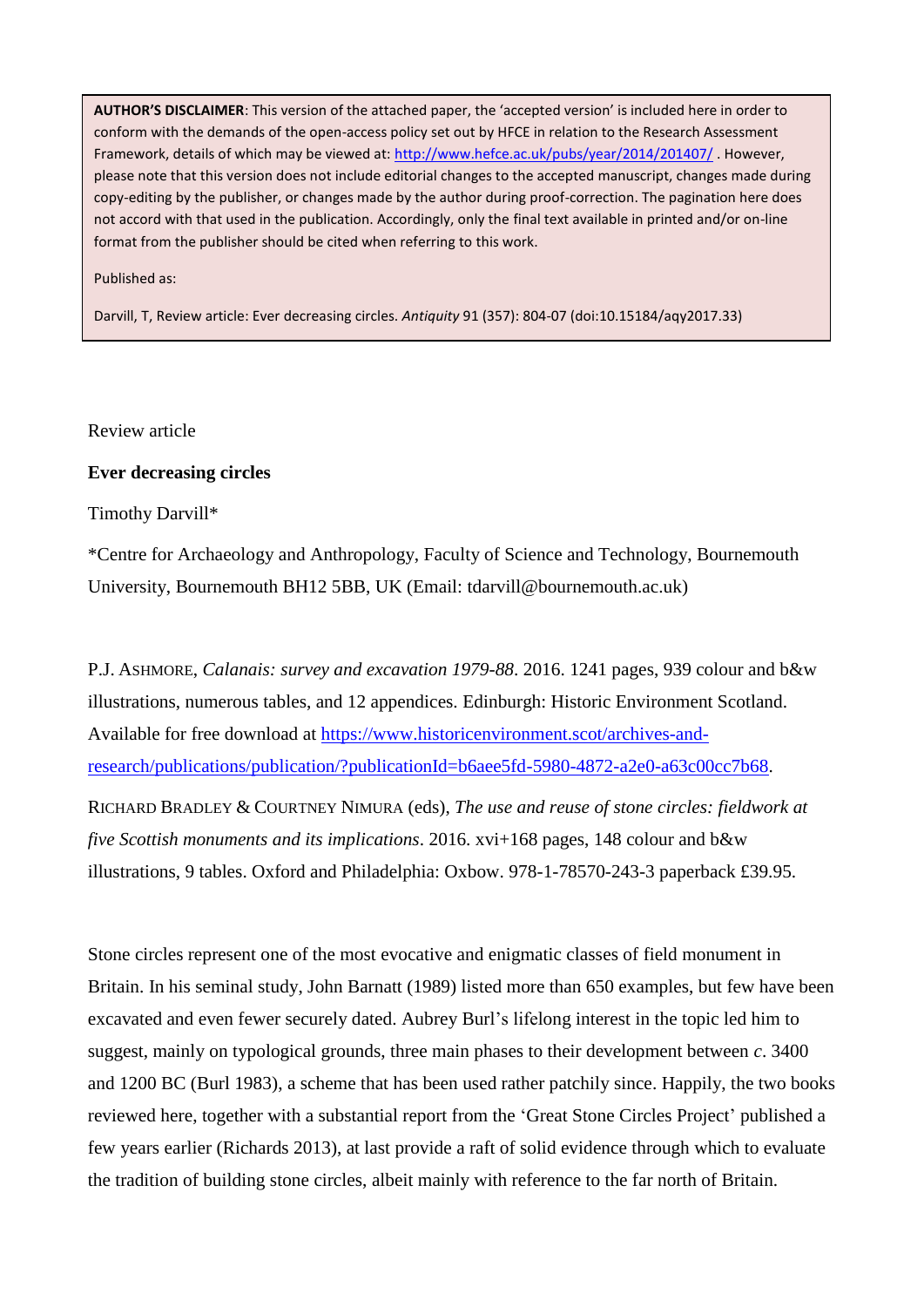What emerges is a simplification of Burl's tri-partite division into just two stages. Starting a little before 3000 BC is what might be called the Age of the Great Stone Circles, characterised by rings that are massive in their design and construction, distributed from Wessex in the south to Orkney in the north, frequently associated with henges, and often found to be early components of the sacred places they occupy. From *c*. 2000 BC, comfortably within the Chalcolithic and extending through into the Bronze Age proper in conventional techno-chronology, circle-building traditions changed in favour of small rings in clustered distributions in a series of regional styles that are not necessarily contemporaneous. These rings are rarely the primary features of a site; more often they were additions to existing cairns as if enclosing them. It is a pattern of development paralleled in the design and construction of the timber circles set up by communities who either lacked access to suitable stone or whose concepts of materiality allowed the substitution of stone by wood (see Darvill 2010: fig. 69).

Ashmore's excavations at Calanais between 1979 and 1988 show that this well-known and muchvisited site is part of the Great Stone Circle tradition. The report is a doorstop-sized volume of more than 1200 pages with nearly 1000 illustrations. Available only as a free downloadable pdf, much of the traditional apparatus of academic publishing, such as lists of figures and tables, has been dispensed with; there is no index as you can search for any word or phrase on screen (but not, of course, when using a print-out). Without the restrictive costs of printing, it was perhaps considered acceptable to include more material than would otherwise have been possible. In one sense that saves researchers a trip (actual or virtual) to the archive, but it has the effect of overwhelming the reader and making some of the material hard to digest. Navigating within the electronic document is also very time-consuming, but using a print-out would probably require a risk assessment before lifting it or moving it around your desk. A stronger editorial hand would no doubt have improved the volume immeasurably, shortening it, weeding out duplicate illustrations and correcting at least some of the numerous errors such as the mis-numbering of the first table in Section 2 and all of the illustrations in Section 27.

Conventional in some respects, unconventional in others, the 28 numbered sections and 12 appendices by Ashmore and nine other contributors leave little unsaid. Following a useful abstract, the introduction deals with the place name and the discovery of the site before turning to the theoretical perspectives used and Ashmore's approach to recording and interpretation in what he describes as a "cognitive-processual framework" (p. 8; elaborated in Appendix 1). Antiquarian descriptions from Martin Martin in 1703 to Pitt Rivers in 1885 are summarised in Section 3, followed by a review of twentieth-century research. Section 4 sets out the background to the 1979– 1988 campaign, the pre-excavation state of the site, and further notes about the recording systems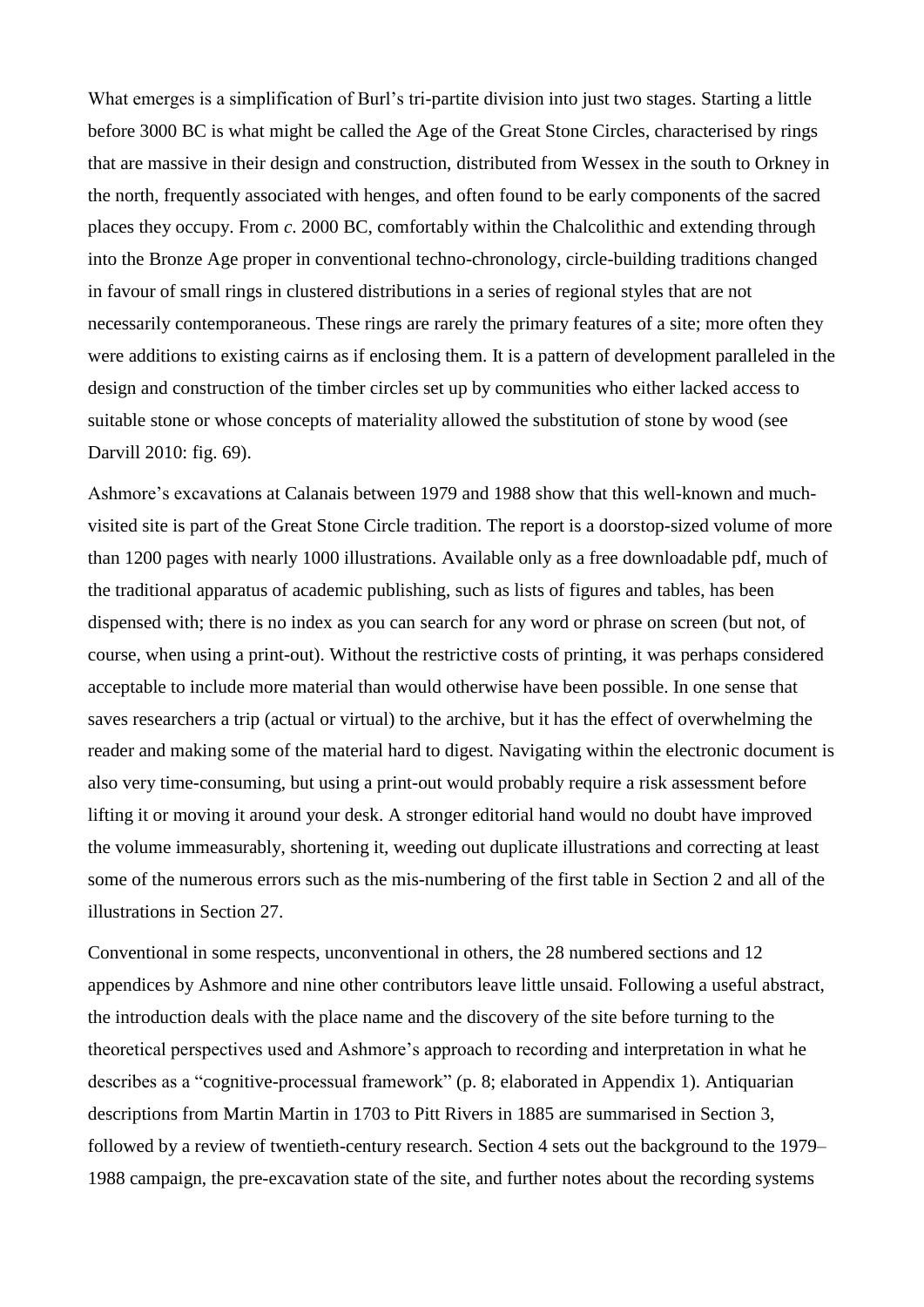and interpretative frameworks. A series of geophysical surveys across the whole site are described in Section 5, while Sections 6 to 14 provide a trench by trench, blow by blow, account of the excavations. Much of what is included here, for example summary context descriptions, would normally be found in the site archive, and for those not used to dealing with the minutiae of the excavation process these sections will to prove demanding. Understanding what was found is often frustrating, not least because the reader has to move between sections for what, in some cases, are adjacent trenches. The site plan (illustration 4.1) is confusing as, at first, it appears that not all the trenches are labelled; in fact, the unlabelled ones turn out to be detached parts of the trenches that do have labels.

Sections 15 to 18 deal with the relatively modest assemblages of finds: cremated bone, coarse stone tools, lithics and pottery, each by a respected expert in their field. Soils, vegetation survey, palaeoenvironment and macroplant identifications are dealt with equally competently by relevant experts in Sections 19 to 22. Section 23 considers the 39 radiocarbon determinations, variously combining them through a critical contextual analysis to create 18 phases of archaeologically attested activities from forager visits in the fifth millennium BC through to peat clearance in the first millennium AD. There is no Bayesian modelling of the kind successfully applied to other sequences of this scale and complexity, although illustration 24.4 usefully summarises the phases against cultural horizons.

After nearly a thousand pages Ashmore begins to draw the material together (Section 24). The scale varies from the site itself through to the wider world beyond, and supporting the positivist approach even the philosopher Karl Popper makes an appearance to help define the questions under investigation (p. 966). The site phasing is examined in considerable detail, but the poverty of the phase plans, which are of different scales and each covering only parts of the site, makes it less than easy to follow the narrative. Alternative interpretations are presented in equal detail but rarely resolved: an early ditch in Area D may be a linear scoop, part of a circular enclosure, or part of a rectangular enclosure (pp. 987–992). What seems fairly clear is that the great central monolith and roughly concentric ring of 12 (remaining) stones were set up *c*. 3000 BC by people who used Grooved Ware (Phase 6). The three rows radiating east, south and west are not well dated, but may have been added *c*. 2400 BC (Phase 7c). A little later, after 2350 BC, a small chambered cairn was built within the eastern sector of the circle, squeezed between the central monolith and the outer ring, with its entrance to the east (Phase 8). It was associated with human burials and early style Beaker pottery. Various pennanular enclosures lay immediately outside the stone circle, the earliest probably contemporaneous with the chambered cairn. The avenue leading away to the north is tentatively dated to the late second millennium BC (Phase 10). Very little appears to have happened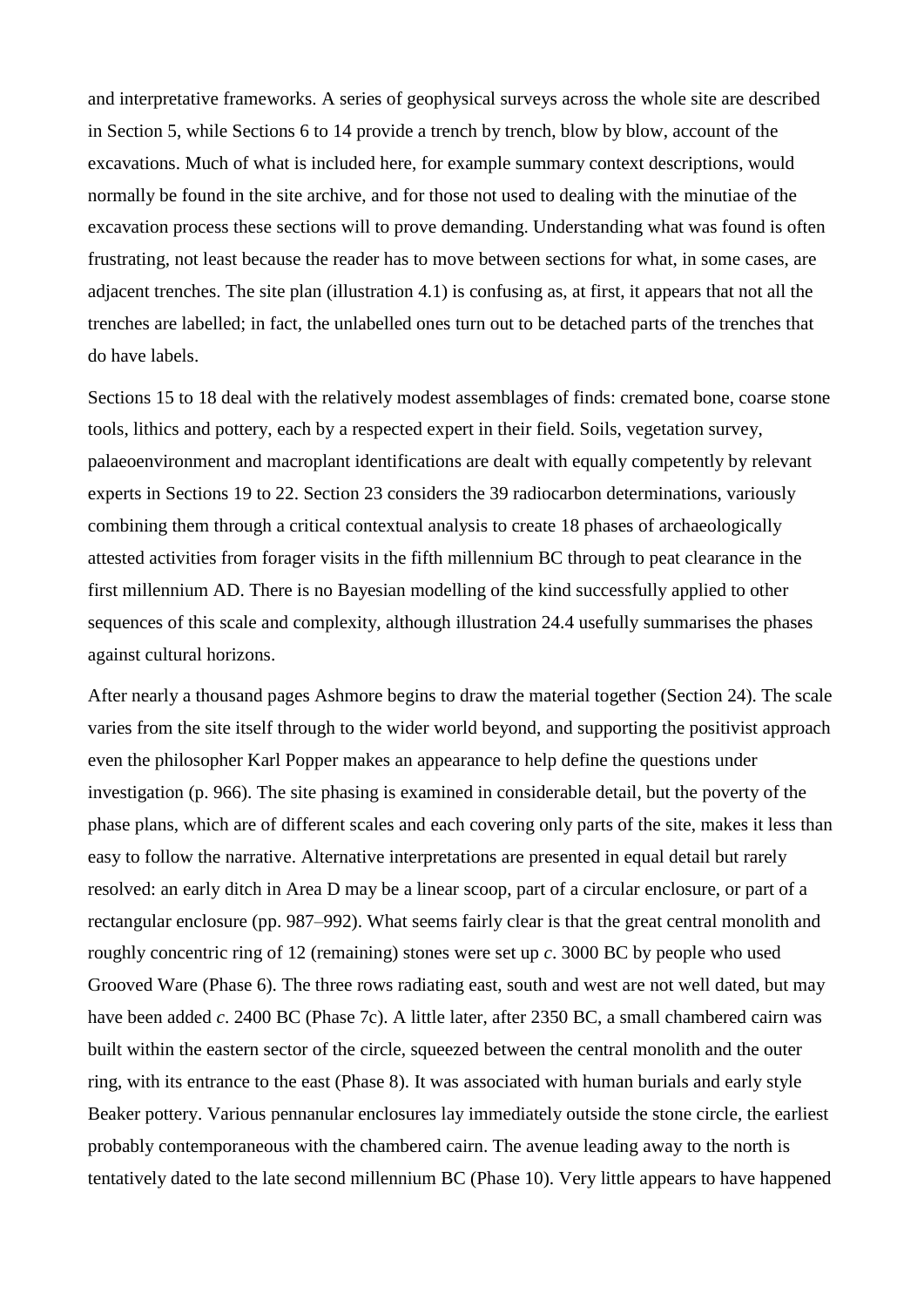at the site after *c*. 2000 BC except for cultivation and the growth of peat across the site. Calanais therefore seemingly fell out of use at much the same time that work began on a series of new stone circles, quite different in character, in eastern Scotland—the subject of the second volume under review here.

*The use and reuse of stone circles*, edited by Richard Bradley & Courtney Nimura, reports on surveys and excavations undertaken between 2011 and 2013 at five stone circles in Aberdeenshire (Hillhead, Tarland; Waulkmill, Tarland; Hill of Tuach, Kintore), Inverness-shire (Laikenbuie, Auldearn) and Perth and Kinross (Croftmoraig). The investigations follow on from earlier research at henges and other related sites in eastern Scotland that "raised a series of problems that demanded further investigation" (p. vii). In stark contrast to *Calanais*, the reporting is succinct (under 200 pages and fewer than 150 illustrations all in), tightly edited, well supported by an array of apparatus and accessible through an extensive index. Five contributors are named on the contents page, but more than a handful of others provide specialist reports and should really have been listed here too. Overall, the text is easy to follow yet challenging at every turn. Undertaken within a post-processual framework, it uses the empirical evidence of fieldwork to develop fresh understandings of materiality and the ways in which stone circles were part of a world in which human and natural elements formed a continuum rather than distinct categories.

An extended summary of the project and its findings is set out as a preface, followed in Part 1 by a chapter on the development of the project and five self-contained chapters describing the results of the fieldwork at each of the sites. Clear plans, sections and photographs show what was found, with discussions of the finds, soil samples and dates by relevant experts alongside the site narratives. This works well and, step by step, builds a picture of monument complexity and longevity.

Most of the sites had not previously been excavated, but Croftmoraig overlooking the River Tay is well known in the literature having been thoroughly investigated by Stuart Piggott and Derek Simpson in 1967. Following their detailed publication in 1971 (Piggott and Simpson 1971), the site has since been re-interpreted several times and is often cited as one of the earliest stone circles in Britain. The 2012 excavation reported here shows how important it is to field-check revised interpretations based on published work; rather than being early, the site is now demonstrably late in the overall sequence, starting *c*. 2000 BC and remaining a focus of activity for nearly 1000 years. Such use and reuse is well represented at the other sites too, with an emphasis on the deposition of cremated bone during the middle and late Bronze Age, occupation during the earlier Iron Age, use as cemeteries in the Roman Iron Age, and slight evidence of renewed interest during the Pictish period. These are themes picked up in Part 2 where four chapters successively look at stone-circle building and use in the early second millennium BC, the patterns of subsequent re-use, variations in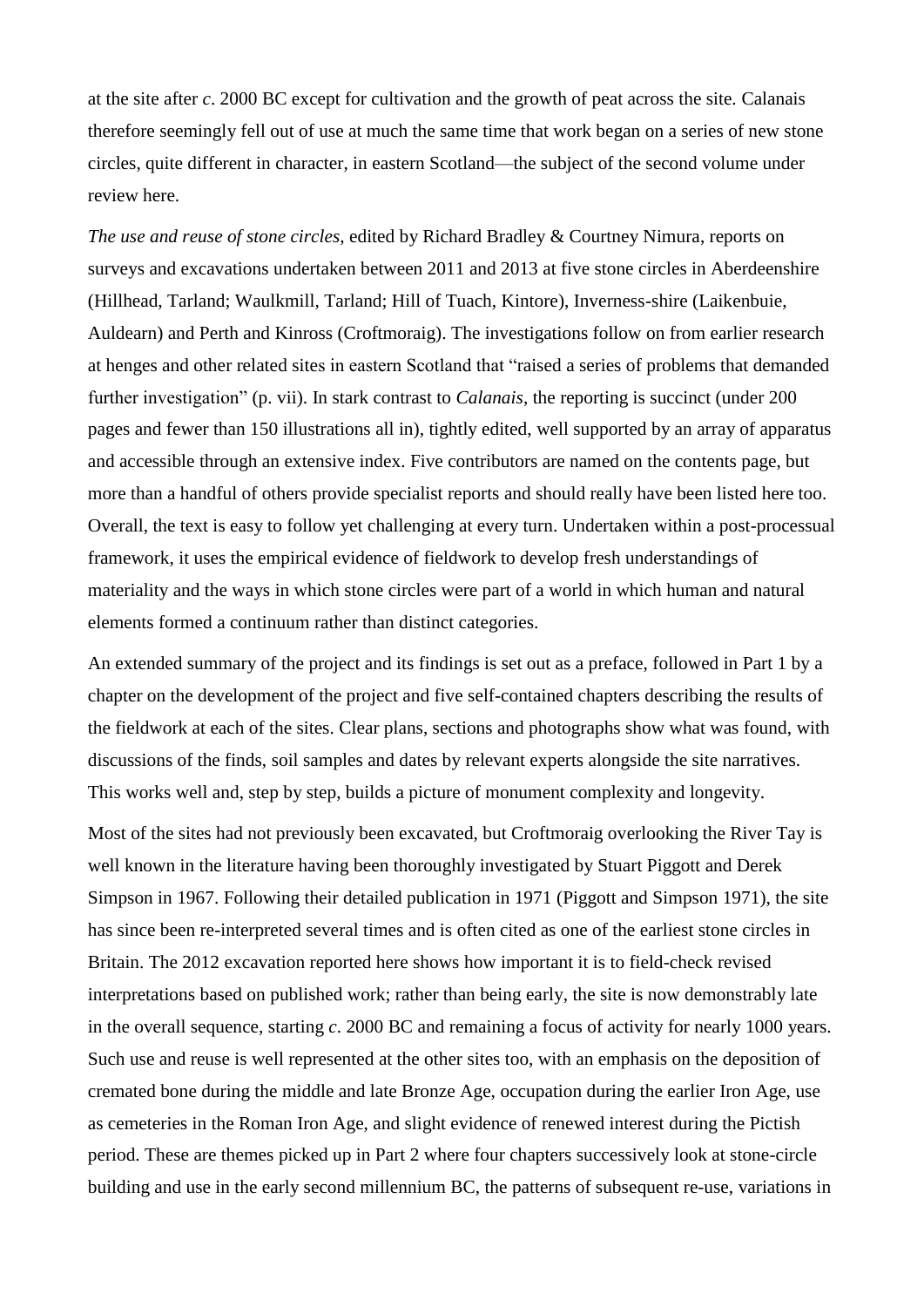the construction and meaning of these sites and, finally, a detailed study of how Croftmoraig illustrates the changing ways that stones circles have been studied and interpreted over the last 60 years.

Scholars who like clear-cut monument typologies and simple developmental sequences will find *Use and reuse* uncomfortable reading. The message writ loud and clear is that these sites cannot be classified very easily as they are constantly changing their form, purpose and meaning in ways that even coherent phase plans cannot really capture. Each monument is unique even though it may incorporate common themes; Croftmoraig, Bradley explains, "draws together the land and the sky, and its unusual synthesis of geological and structural elements accounts for its distinctive architecture" (p. 151). Exploring the continuous dimensions of nature and culture, landscape and skyscape, form and meaning emerge as themes that deserve further investigation and could provide a research agenda for the next phase of stone circle studies.

The two reports considered here are quite different in their approach, especially their opposed theoretical perspectives and different styles of presentation. Each has its strengths and weaknesses, and each will no doubt be preferred by different audiences. Both make signal contributions to the study of stone circles, and will no doubt be widely consulted and influential. They effectively challenge researchers in other parts of Britain to investigate and compare the construction, use and reuse of stone circles elsewhere with what we now see in Scotland.

On a wider compass, these volumes also neatly illustrate some of the difficult choices that nowadays have to be made about the way archaeological work is published. *Calanais* is a downloadable pdf, placed on-line by the government agency responsible for archaeological work in Scotland, but inaccessible to anyone without a computer linked to the internet. It has no ISBN number to define its identity in the world of books and no Digital Object Identifier (DOI) to give it a permanent presence on the internet. There is a real danger that, after a few organisational restructurings and some ruthless housekeeping of the host website, it will vanish from sight. *Use and reuse*, by contrast, is a conventional book by one of Britain's most respected and prolific archaeological publishers available for a relatively modest price. A digital version is listed with its own ISBN and cataloguing details on the title page verso, although a quick search of the internet failed to find a copy available for purchase or download. The contrast is obvious, and the situation far from satisfactory or unique: but how should we proceed? In what seems to be a time of experimentation and transition in the way fieldwork reports are published and transmitted to their varied readerships there is surely much to commend a dual approach: printed or on-demand hard copy as well as digital download. In this way all audiences can be catered for and the medium- to long-term availability of the material assured. In a world increasingly aspiring to Open Access,